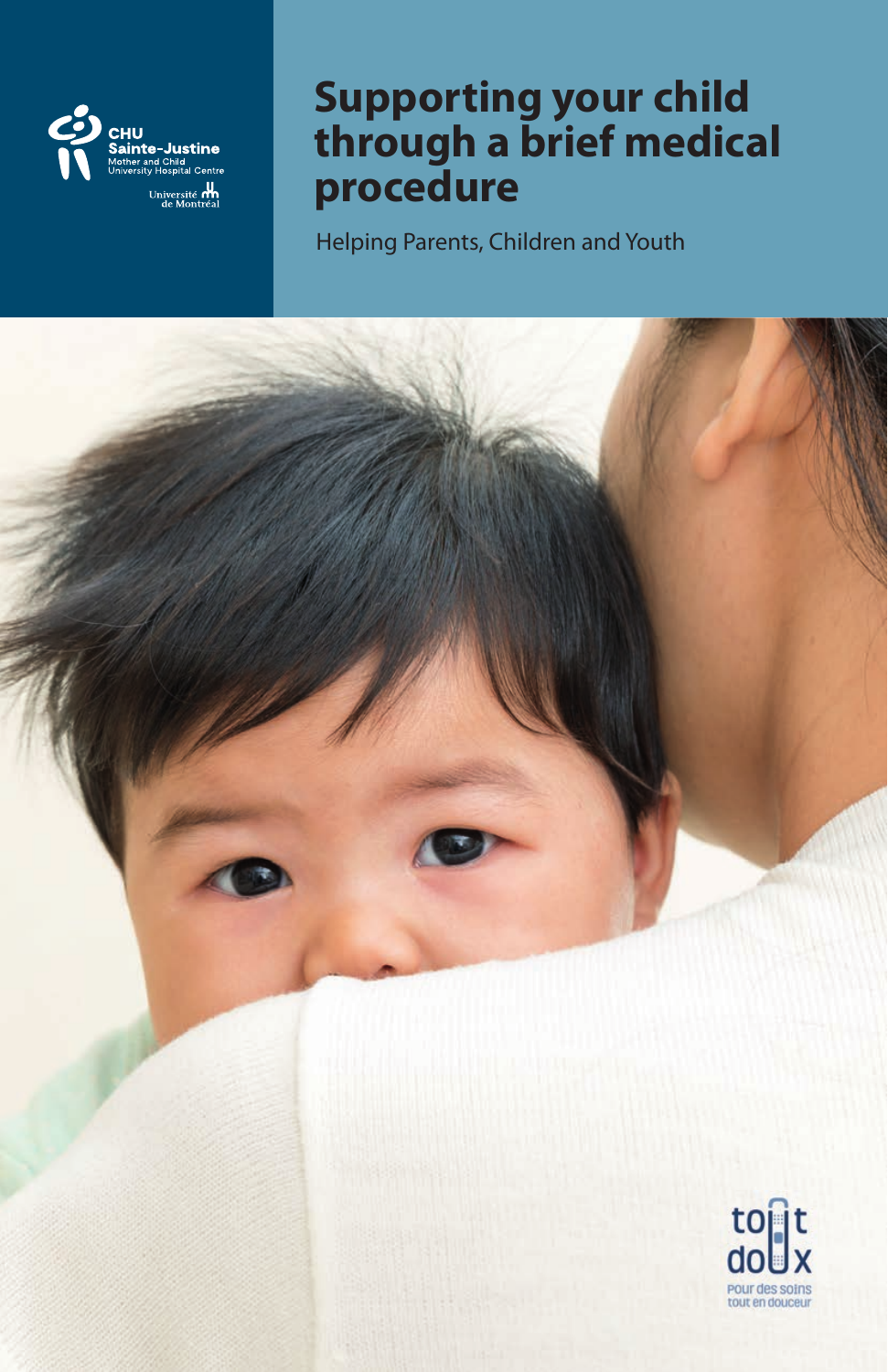

## **Did you know…**

- � Common brief medical procedures can be upsetting and distressful for children, youth and even you.
- These procedures can be necessary for your child. They may include an intravenous line for fluid or medication administration, a blood or urine test, wound or fracture repair, or medical imaging (e.g. x-ray).
- There are simple strategies to help your child get through these procedures.
- � Combining different strategies will help your child even more!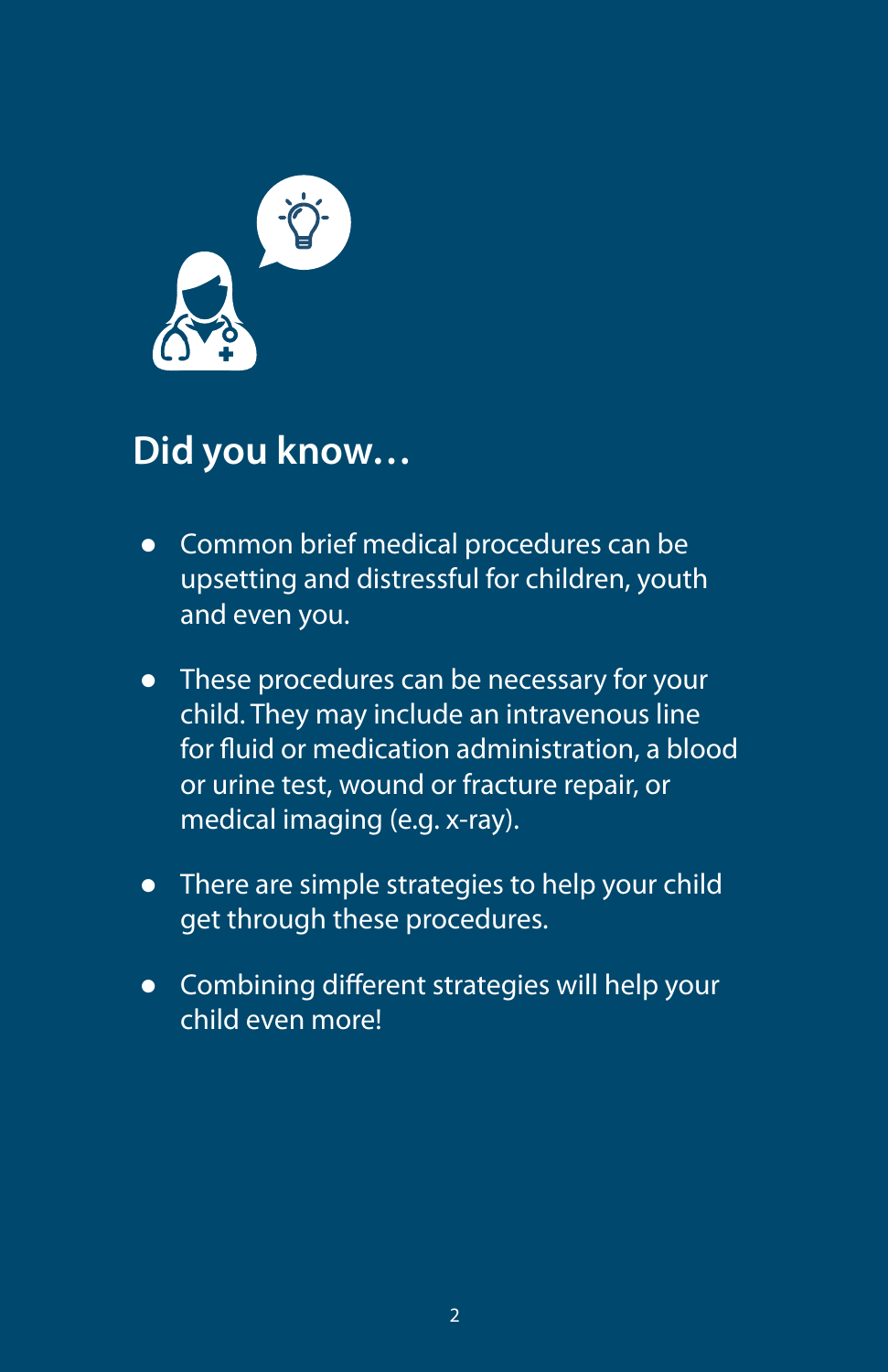# Before the procedure

#### **Some procedures can be avoided… sometimes**

- If your child has a gastroenteritis or another viral infection, hydrate them well using diluted apple juice or rehydration solution. Administer small and frequent quantities. This will reduce the risk of requiring an intravenous line to rehydrate your child.
- If your baby needs a sterile (clean) urine test, a catheter may be necessary to administer the test. However, a newer and more comfortable procedure may be available. Ask your healthcare provider if it would be appropriate for your child:

https://babyology.com.au/health/baby-health/weesearch-theres-better-way-get-urine -sample -babies/

or http://www.urgencehsj.ca/savoirs/prelevement-durine-cleancatch-chez-la-fille-inf/

• Many clean cuts to the face can be glued with medical glue to avoid stitches. Do not hesitate to ask the healthcare provider if this solution may be used instead of stitches.

#### **Prepare yourself and your child**

- Have a discussion with your child about where you are going and how people there will help them feel better.
- Help your child reduce their fear of doctors and nurses by trying to remain composed.
- If you have time before leaving home, pack a bag with your child's favorite toys for distraction during the procedure.
- If you didn't have time to pack anything, ask if toys, games or books are available on site to distract your child during the procedure.

### **While waiting, help reduce anticipation and fear by using distraction**

- Have them listen to their favorite music.
- Talk about their favorite activities.
- Talk about a recent fun event.
- Have them choose a song or video that they can play during the procedure.









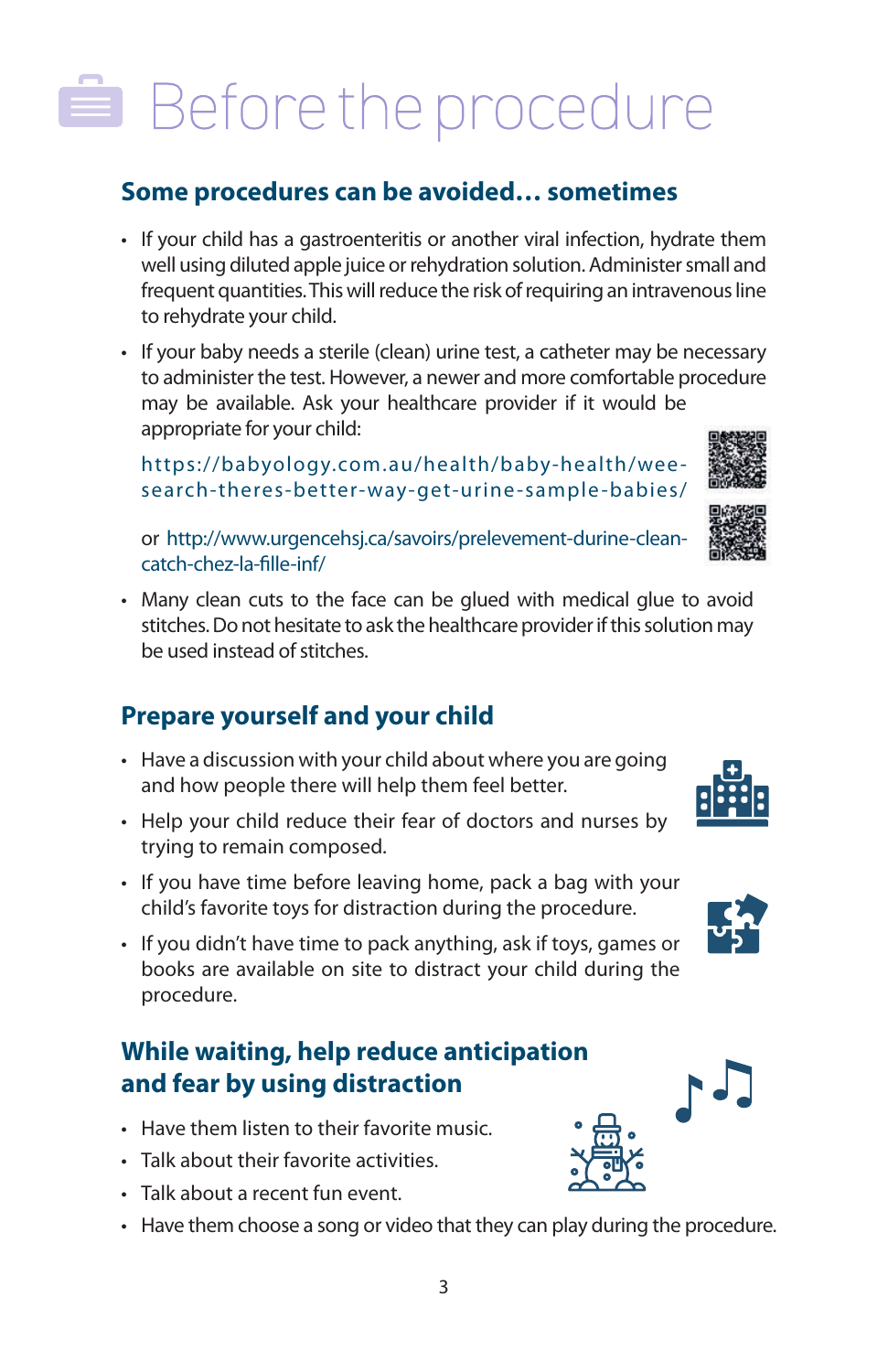#### **Be part of the care**

- Treat pain with acetaminophen or ibuprofen. If your child is older than six months and suffers a limb injury, ibuprofen should be favored (if there are no contraindications such as kidney disease). This will make it easier to help your child.
- Before a needle procedure, if time permits, ask if a numbing cream (such as Emla or Maxilene cream) would be appropriate. This can reduce the pain related to needles such as blood work, injections, vaccines, and intravenous lines. Skin cooling spray can be used in children over 3 years old.
- If a finger prick is planned, warm your child's fingers.
- If you are breastfeeding, consider breastfeeding your baby before and after a needle is administered. Ask your healthcare provider if it is possible to continue during the procedure.
- If your child is less than 6 months, ask if sucrose (sugar water) is available. Sucrose can help reduce your baby's pain during a procedure even more when given with a soother. You can also prepare your own solution: Mix 1 teaspoon of sugar (1 restaurant packet of sugar) in 2 teaspoon of water and dissolve it well. Be ready to give it at the time of procedure.

### **Help your child collaborate with the medical team. If possible, have a parent or caregiver support your child during the procedure**

During the procedure

• In some centres, a Play therapist can help support your child.



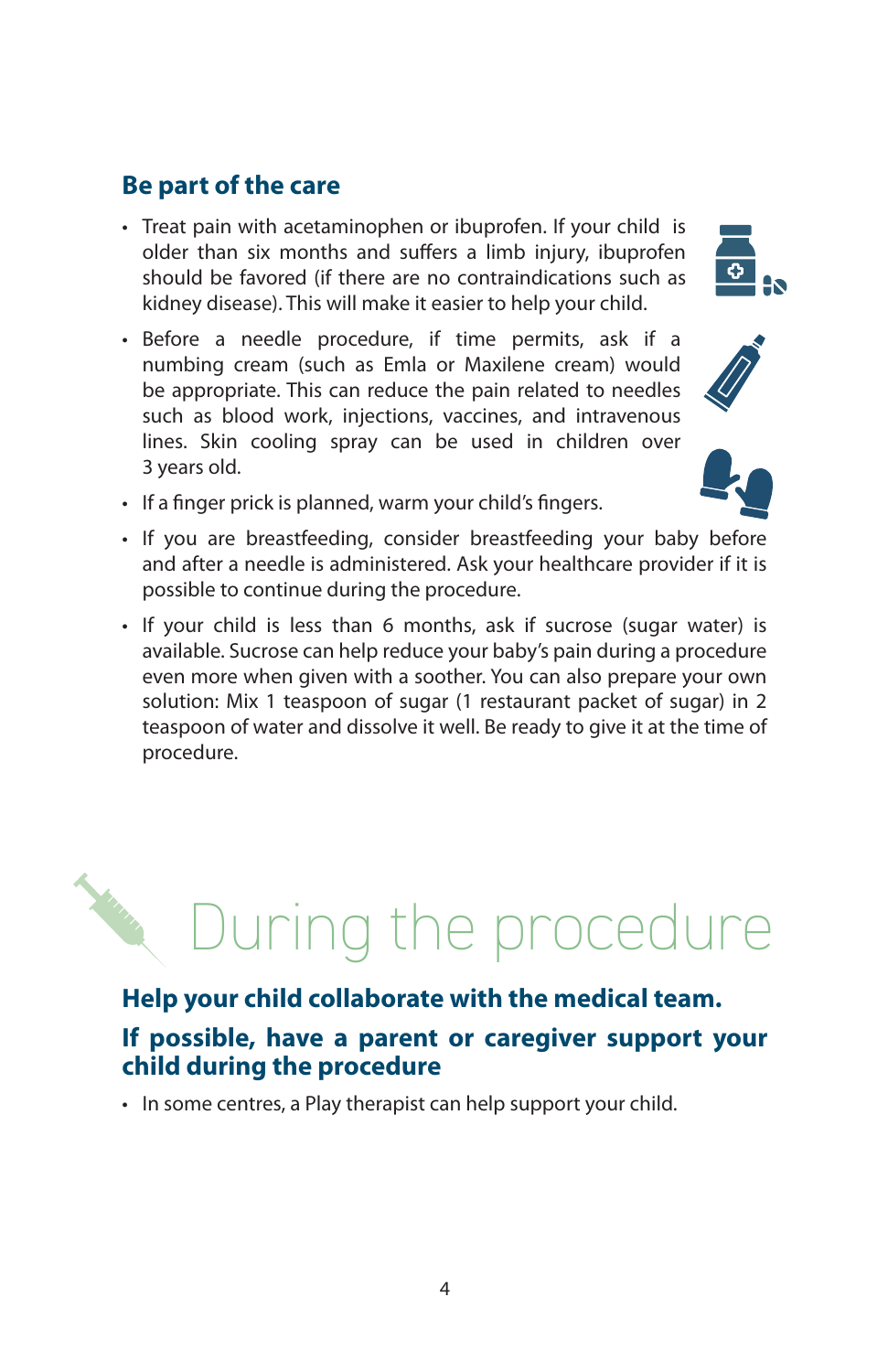#### **Help your child stay in a comfortable position**

- Younger children can sit on your lap for some procedures, using a hugging hold.
- Babies can be held in a ''kangaroo position'' on your chest or wrapped securely in a blanket. Breastfeeding can be used for some procedures such as heel prick or vaccination. Sucrose can be used with a soother if breastfeeding is not possible. Give sucrose 1-2 minutes before the procedure and repeat during the procedure, a few drops at a time, with a syringe.

#### **Use distraction to help your children keep their mind o the procedure. Distraction can reduce their distress and help them feel better**

- Tell a story. Bring them into an imaginary world.
- Discuss a nice activity that your child enjoyed.
- Play a ''Search and Find'' game.
- Have them play their favorite game.
- Use your cell phone or tablet to play to play music, videos or games.
- Sing a song to your child.

#### **Use relaxation techniques with older children and youth.**

• Ask your child to take deep breaths and to blow it out slowly. Blowing bubbles and pinwheels can make if fun!

#### **Avoid words that could be confusing to your child**

- Avoid saying ''It's over'' when the procedure is still ongoing.
- Avoid saying ''I'm sorry'' as you are doing what is best for your child.
- Try to use encouragement and humour
- Stay as calm and relased as possible and use a soothing voice.